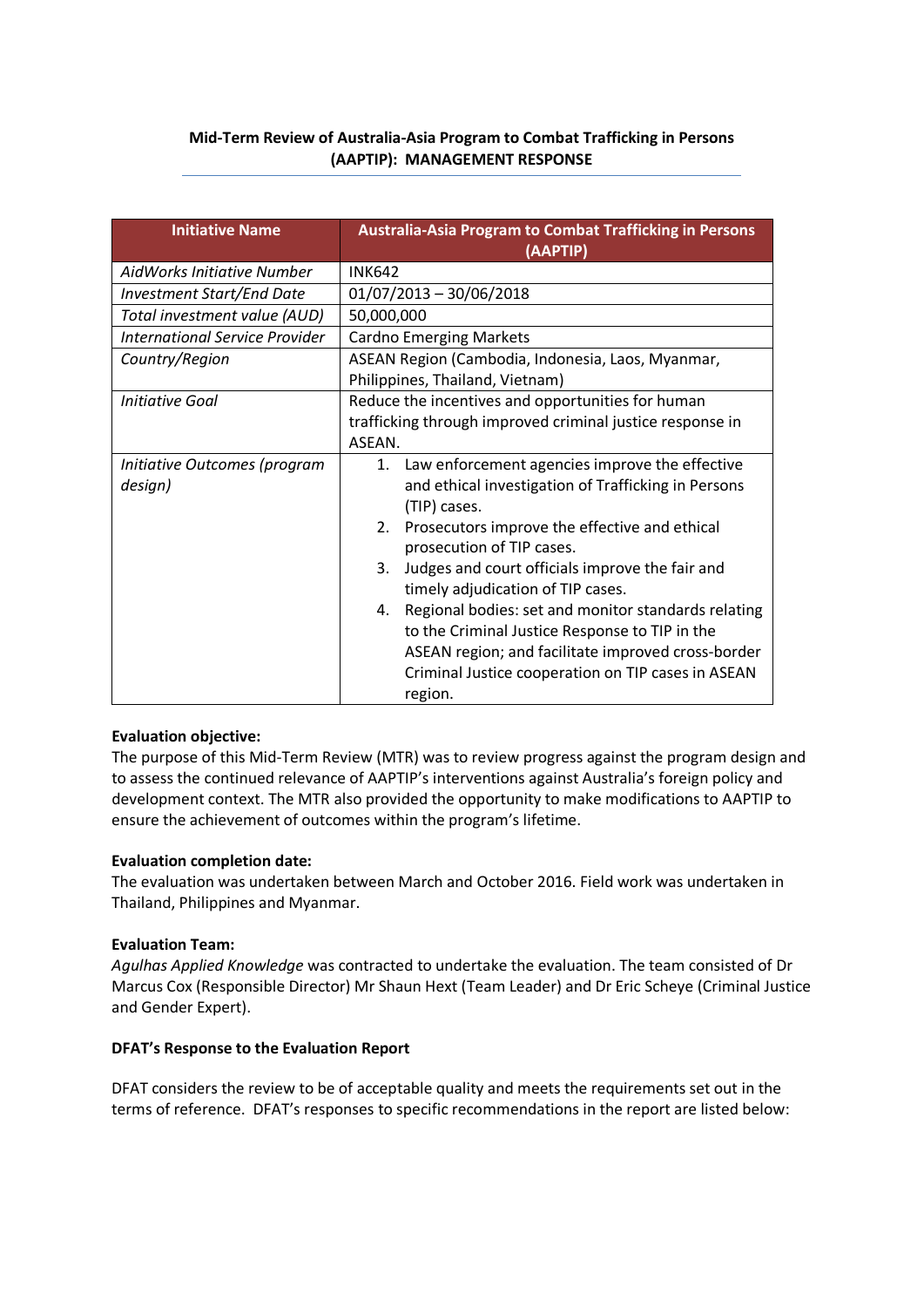# **DFAT's Response to Specific Recommendations made in the report**

| <b>Recommendation</b>                                                                                                                                                                                                                                                                                                                                                  | <b>Response</b>    | <b>Action</b>                                                                                                                                                                                                                                                  | <b>Responsibility</b> |  |  |  |
|------------------------------------------------------------------------------------------------------------------------------------------------------------------------------------------------------------------------------------------------------------------------------------------------------------------------------------------------------------------------|--------------------|----------------------------------------------------------------------------------------------------------------------------------------------------------------------------------------------------------------------------------------------------------------|-----------------------|--|--|--|
| <b>Strategy and approach</b><br>1.                                                                                                                                                                                                                                                                                                                                     |                    |                                                                                                                                                                                                                                                                |                       |  |  |  |
| Recommendation 1.1: AAPTIP should analyse how trafficking prosecutions could<br>have a strategic impact on trafficking, such as by setting legal precedents,<br>disrupting key criminal networks or helping to shift public attitudes. It should then<br>assess how its capacity building work can be reoriented to support such strategic<br>impact.                  | Agree              | DFAT will request AAPTIP to analyse<br>the strategic impact of trafficking<br>prosecutions and assess the value of<br>reorienting work to support strategic<br>impact.                                                                                         | <b>AAPTIP</b>         |  |  |  |
| Recommendation 1.2: AAPTIP should use its knowledge of trafficking in the region<br>and the capacities and interests of its counterpart institutions to identify particular<br>trafficking issue where a concentration of support could result in real impact within<br>the life of the program.                                                                       | Partially<br>agree | DFAT will request AAPTIP to focus<br>interventions that generate more<br>direct and immediate results,<br>balanced against interventions<br>seeking longer term change.                                                                                        | <b>AAPTIP</b>         |  |  |  |
| Recommendation 1.3: AAPTIP should use its regular training work to build a<br>stronger understanding of the performance constraints facing its counterpart<br>institutions, including those related to the wider political economy, and make it an<br>explicit function of advisers and national staff to identify opportunities to facilitate<br>or broker solutions. | Agree              | DFAT will encourage AAPTIP to take<br>a problem-based approach to<br>address performance constraints,<br>including identifying opportunities in<br>its training.                                                                                               | <b>AAPTIP</b>         |  |  |  |
| Recommendation 1.4: AAPTIP should focus on small number of Transnational<br>Investigative Cooperation initiatives and provide a more complete package of<br>support.                                                                                                                                                                                                   | Agree              | DFAT will request AAPTIP to focus on<br>Transnational Investigative<br>Cooperation where there is real<br>appetite for support and justification<br>for increasing resources to support<br>package. In identifying such<br>opportunities, DFAT and AAPTIP will | <b>AAPTIP</b>         |  |  |  |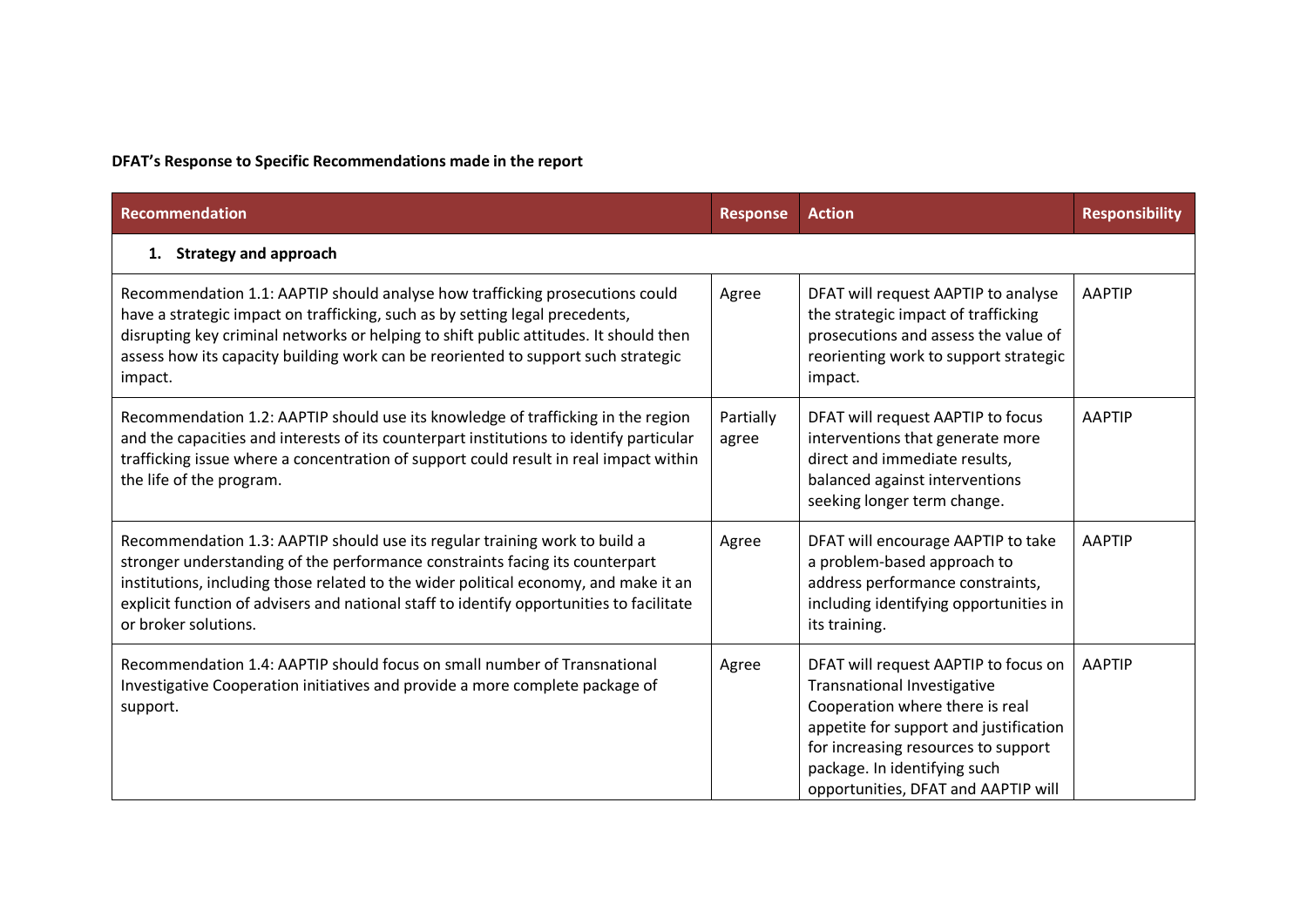|                                                                                                                                                                                                                                                                                                                                                                                                      |                    | consider relevant existing work in<br>the region, such as activities of the<br><b>Bali Process.</b>                                                                                                                  |                           |  |  |  |
|------------------------------------------------------------------------------------------------------------------------------------------------------------------------------------------------------------------------------------------------------------------------------------------------------------------------------------------------------------------------------------------------------|--------------------|----------------------------------------------------------------------------------------------------------------------------------------------------------------------------------------------------------------------|---------------------------|--|--|--|
| Recommendation 1.5: AAPTIP should be more active in promoting measures to<br>minimise the risks to victim-witnesses, including by supporting the use of<br>videotaped testimony, advocacy to end the system of compulsory shelters and<br>linking criminal justice agencies to NGOs able to offer additional support and<br>services.                                                                | Agree              | Addressing risks associated with<br>victim-witnesses has been prioritised<br>in the Master Activity Plan 2016-18.<br>DFAT will ensure AAPTIP monitors<br>this issue to determine<br>appropriateness of resources.    | <b>AAPTIP</b>             |  |  |  |
| Recommendation 1.6: AAPTIP should test new approaches (moving beyond<br>training) to challenge entrenched gendered roles and attitudes within the criminal<br>justice sector. For example, a different approach to labour trafficking could lead to<br>greater awareness that men are victims (not only women and children).                                                                         | Agree              | DFAT will encourage AAPTIP to<br>utilise the Flexible Fund to test new<br>approaches to gender in criminal<br>justice.                                                                                               | DFAT and<br><b>AAPTIP</b> |  |  |  |
| 2. Operations                                                                                                                                                                                                                                                                                                                                                                                        |                    |                                                                                                                                                                                                                      |                           |  |  |  |
| Recommendation 2.1: The AAPTIP team should explore the possibilities for moving<br>out of or significantly reducing its presence in some countries, in order to allow<br>higher quality engagement in others.                                                                                                                                                                                        | Partially<br>agree | DFAT is committed to continuing its<br>partnerships with all countries in<br>ASEAN through AAPTIP.<br>Nevertheless, DFAT will continue to<br>ensure the appropriate allocation of<br>resources at the country level. | DFAT and<br><b>AAPTIP</b> |  |  |  |
| Recommendation 2.2: The M&E team should reduce its ambition and focus on<br>developing clear intervention logics and a small basket of effectiveness indicators<br>for a limited number of interventions, based on overcoming binding constraints on<br>institutional performance. It might also take forward management of the new<br>research and data collection agenda (see recommendation 3.3). | Agree              | DFAT will work with AAPTIP to<br>refocus AAPTIP's M&E, including the<br>Theory of Change (complete) and<br>ensuring appropriate indicators to<br>monitor institutional performance.                                  | DFAT and<br><b>AAPTIP</b> |  |  |  |
| Recommendation 2.3: AAPTIP should redevelop the position of Country Program<br>Coordinator to give them more responsibility for identifying and managing strategic                                                                                                                                                                                                                                   | Agree              | An assessment of Country Program<br>Coordinator (CPC) function will be                                                                                                                                               | <b>AAPTIP</b>             |  |  |  |